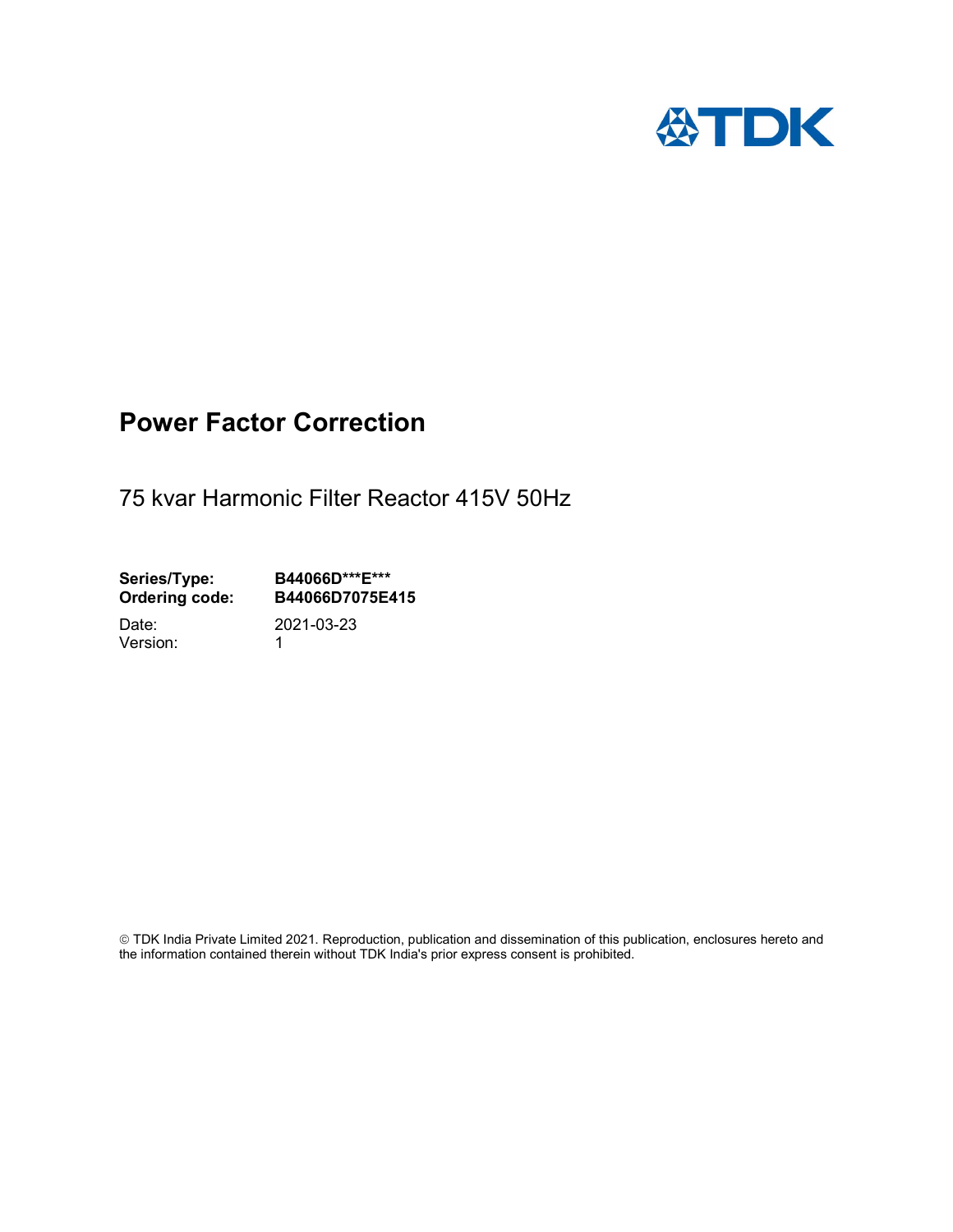

# Power Factor Correction and B44066D7075E415

# 75 kvar Harmonic Filter Reactor 415V 50Hz BA4066D\*\*\*E\*\*\*

# **Characteristics**

- $H$  Highest linearity
- Temperature control via micro switch in inner coil
- $\blacksquare$  Highest life time by high quality materials
- **Low losses**
- $\blacksquare$  High overloading capability
- Safety device, temperature micro switch
- **Aluminium foil winding**
- **Low noise**



| Technical data                                  |                |             |
|-------------------------------------------------|----------------|-------------|
| De-tuning factor p                              | $\overline{7}$ | $\%$        |
| Effective filter output $Q_C$                   | 75             | kvar        |
| Rated voltage $V_R$ <sup>1)</sup>               | 415            | V           |
| Rated frequency f                               | 50             | Hz          |
| Ambient temperature / Insulation class          | 40 / H         | $^{\circ}C$ |
| Capacitance C delta (tot.)                      | 1289.13        | μF          |
| Inductivity L                                   | $3 \cdot 0.55$ | mH          |
| Fundamental current 11 <sup>3)</sup>            | 110.6          | A           |
| Linear up to $4$ )                              | 180.5          | A           |
| Effective current $IRMS$ <sup>2)</sup>          | 118.42         | A           |
| Rated harmonic voltages (3rd/5th/7th/11th/13th) | 0.5/6/5/3.5/3  | %           |
| Temperature protection (NC)                     | yes            |             |
| Total losses $P_D$                              | 270            | W           |
| Total weight                                    | 38             | kg          |

<sup>1)</sup> Voltage rise up to 106% of rated voltage is considered in current  $I_{\text{eff}}$ .

<sup>2)</sup>  $I_{eff} = \sqrt{(I_1^2 + I_3^2 + ... I_x^2)}$ 

<sup>3)</sup>  $11 = 1.06$   $\cdot$   $I_R$  ( $I_R$  = Capacitor current 50Hz)

<sup>4)</sup> Linear current =  $1.73$   $\cdot$  I<sub>R</sub> (I<sub>R</sub> = Capacitor current 50Hz)

### **Connection**

| Line                | 1U1-1V1-1W1   |
|---------------------|---------------|
| Capacitors          | l 1U2-1V2-1W2 |
| Temperature control | 1 O<br>ے- ا   |

# Reference standard IEC60076-6

CAP FILM ES PFC PM 2021-03-23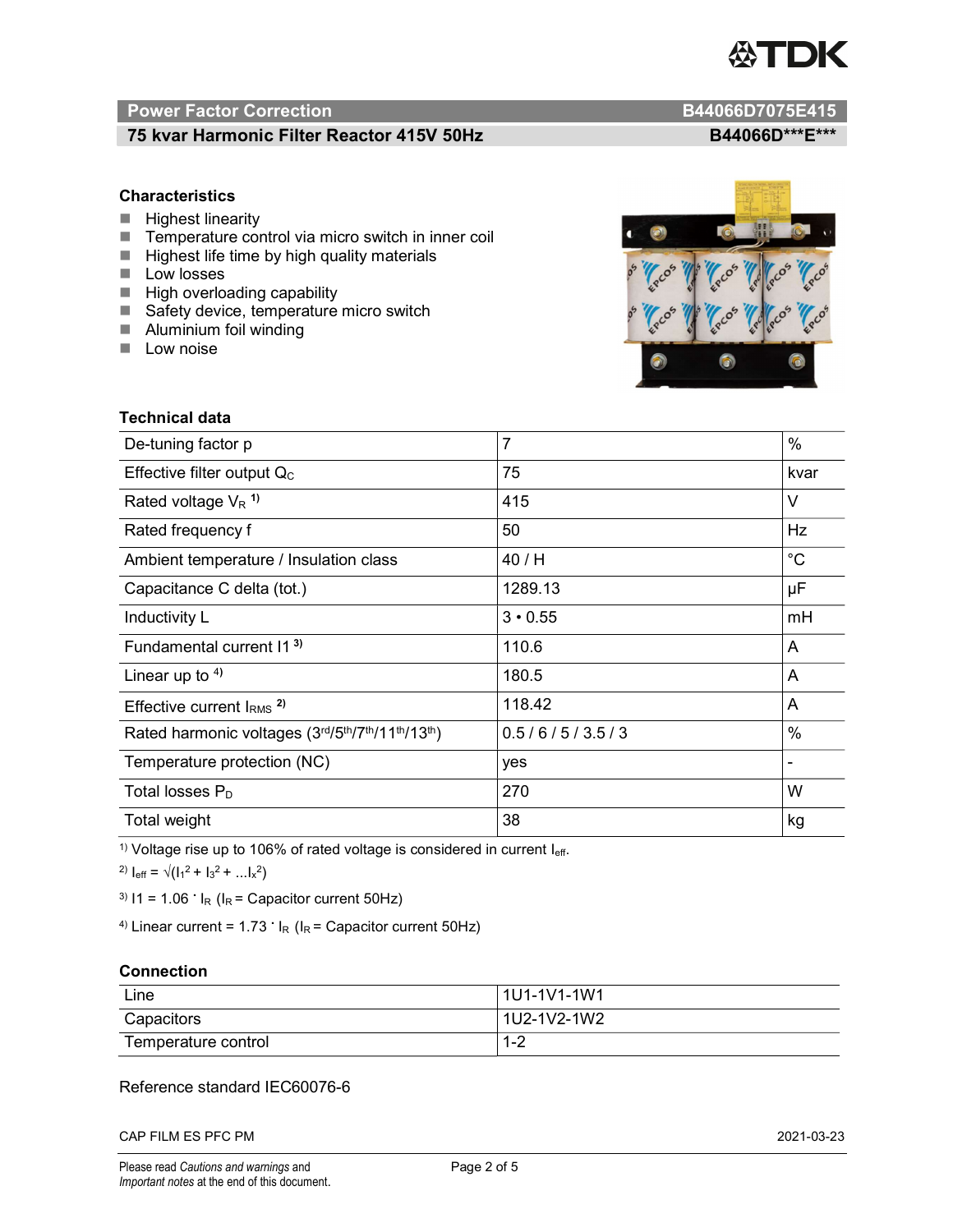

#### Power Factor Correction and B44066D7075E415

# 75 kvar Harmonic Filter Reactor 415V 50Hz B44066D\*\*\*E\*\*\*

### Dimensional drawings



#### **Dimensions**

| L/mm  | 310       | b/mm  | 150  |
|-------|-----------|-------|------|
| H/mm  | 270       | e/mm  | 99±5 |
| W/mm  | 180±5     | d1/mm | 10.8 |
| 11/mm | 285       | d2/mm | 15.5 |
| 12/mm | 285       | A     | 175  |
| n1/mm | 150       | B     | 132  |
| n2/mm | $135 + 3$ | Ø     | 10.5 |

#### Cautions and warnings

- Do not install the reactor in case of any visible damages.
- $\blacksquare$  Installation must be done by skilled personnel only.
- Do not use or store harmonic filter reactors in corrosive atmosphere, especially where chloride gas, sulphide gas, acid, alkali, salt or similar substances are present.
- Do not touch the device during operation: all electrically active parts of this equipment such as windings, electronic components, leads, fuses and terminals carry a dangerous voltage which can lead to burns or electric shock.
- Covers which protect these electrically active parts from being touched must not be opened or removed during operation.
- Before any assembly or maintenance work is started, all installations and equipment must be disconnected from the power source.
- Noncompliance with these instructions may lead to death, serious injury or major damage to equipment.

FAILURE TO FOLLOW CAUTIONS MAY RESULT, WORST CASE, IN PREMATURE FAILURES OR PHYSICAL INJURY.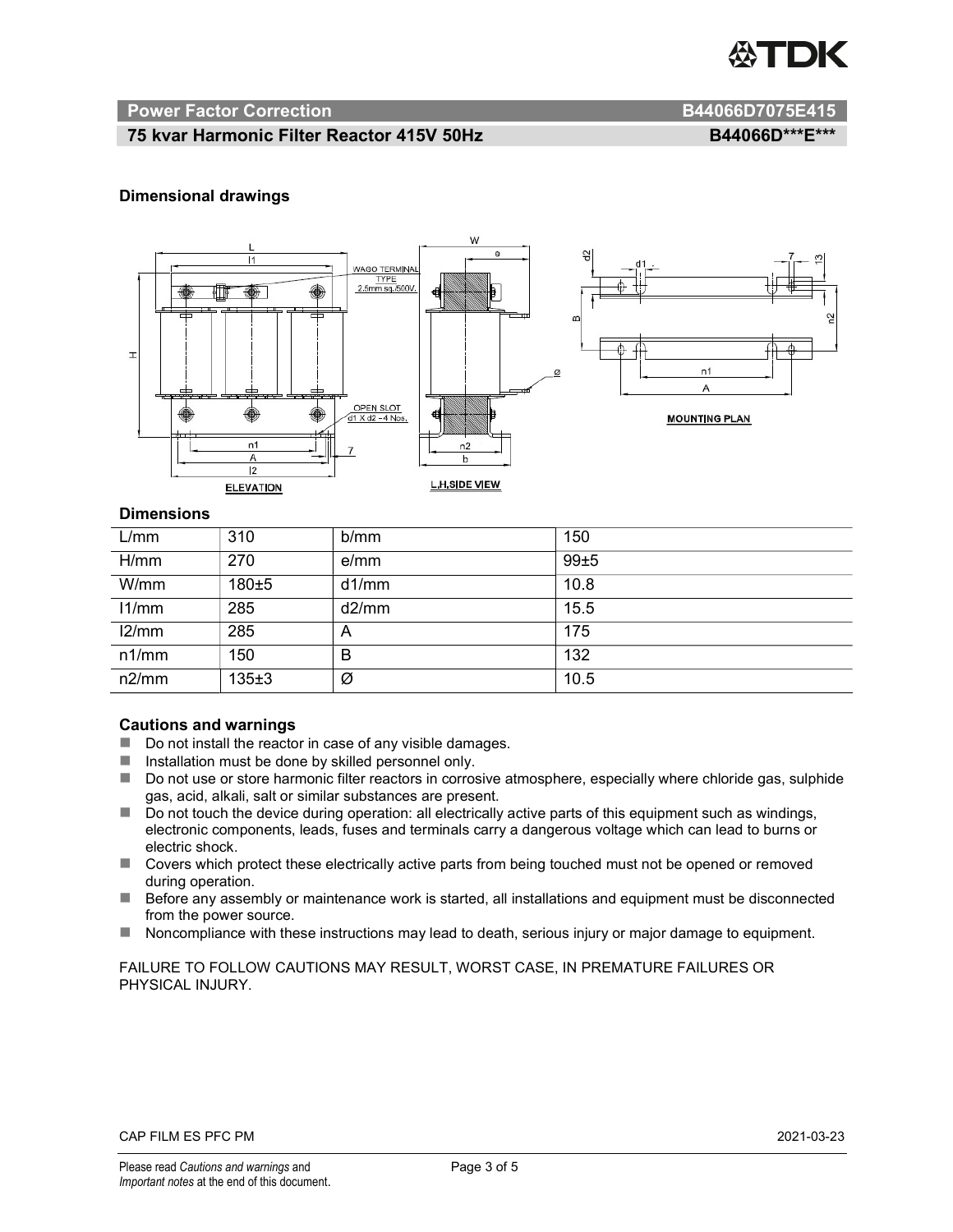

# Power Factor Correction **B44066D7075E415**

# 75 kvar Harmonic Filter Reactor 415V 50Hz BA4066D\*\*\*E\*\*\*

The following applies to all products named in this publication:

- 1. Some parts of this publication contain statements about the suitability of our products for certain areas of application. These statements are based on our knowledge of typical requirements that are often placed on our products in the areas of application concerned. We nevertheless expressly point out that such statements cannot be regarded as binding statements about the suitability of our products for a particular customer application. As a rule we are either unfamiliar with individual customer applications or less familiar with them than the customers themselves. For these reasons, it is always ultimately incumbent on the customer to check and decide whether a product with the properties described in the product specification is suitable for use in a particular customer application.
- 2. We also point out that in individual cases, a malfunction of electronic components or failure before the end of their usual service life cannot be completely ruled out in the current state of the art, even if they are operated as specified. In customer applications requiring a very high level of operational safety and especially in customer applications in which the malfunction or failure of an electronic component could endanger human life or health (e.g. in accident prevention or life-saving systems), it must therefore be ensured by means of suitable design of the customer application or other action taken by the customer (e.g. installation of protective circuitry or redundancy) that no injury or damage is sustained by third parties in the event of malfunction or failure of an electronic component.
- 3. The warnings, cautions and product-specific notes must be observed.
- 4. In order to satisfy certain technical requirements, some of the products described in this publication may contain substances subject to restrictions in certain jurisdictions (e.g. because they are classed as hazardous). Useful information on this will be found in our Material Data Sheets on the Internet (www.tdk-electronics.tdk.com/material). Should you have any more detailed questions, please contact our sales offices.
- 5. We constantly strive to improve our products. Consequently, the products described in this publication may change from time to time. The same is true of the corresponding product specifications. Please check therefore to what extent product descriptions and specifications contained in this publication are still applicable before or when you place an order.

We also reserve the right to discontinue production and delivery of products. Consequently, we cannot guarantee that all products named in this publication will always be available. The aforementioned does not apply in the case of individual agreements deviating from the foregoing for customer-specific products.

- 6. Unless otherwise agreed in individual contracts, all orders are subject to our General Terms and Conditions of Supply.
- 7. Our manufacturing sites serving the automotive business apply the IATF 16949 standard. The IATF certifications confirm our compliance with requirements regarding the quality management system in the automotive industry. Referring to customer requirements and customer specific requirements ("CSR") TDK always has and will continue to have the policy of respecting individual agreements. Even if IATF 16949 may appear to support the acceptance of unilateral requirements, we hereby like to emphasize that only requirements mutually agreed upon can and will be implemented in our Quality Management System. For clarification purposes we like to point out that obligations from IATF 16949 shall only become legally binding if individually agreed upon.